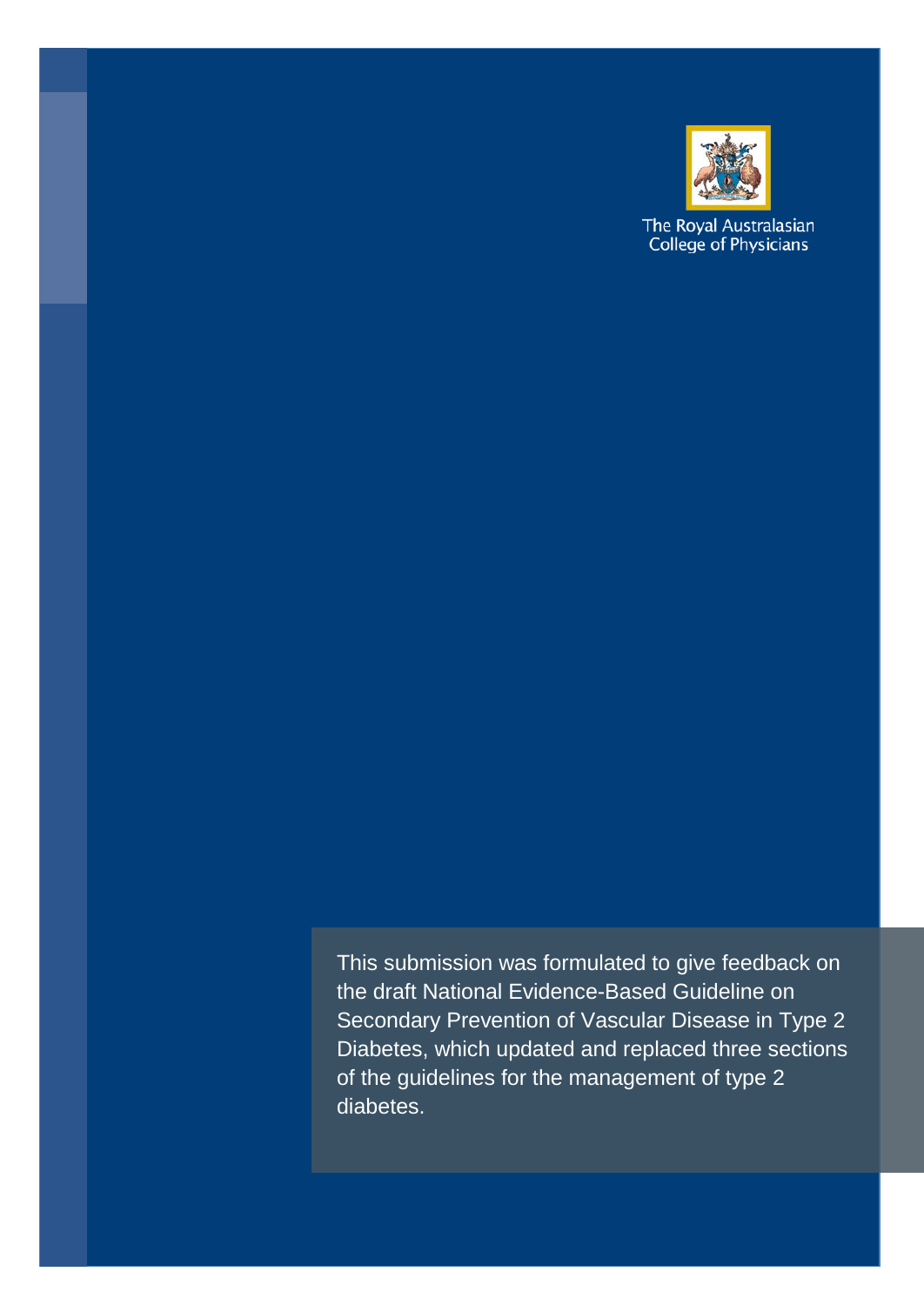

The Royal Australasian College of Physicians

From the President

7 July 2015

Baker IDI Heart & Diabetes Institute Level 3 195 North Terrace Adelaide SA 5000

Via Email:

Dear

## **Secondary Prevention of Vascular Disease in type 2 diabetes guideline**

The Royal Australasian College of Physicians (RACP) thanks the Baker IDI Heart & Diabetes Institute for the opportunity to provide feedback on the draft National Evidence-Based Guideline on Secondary Prevention of Vascular Disease in Type 2 Diabetes.

The prevalence of type 2 diabetes is increasing in Australia, and most people with diabetes are at risk of developing various vascular complications such as cardiovascular disease and stroke. These complications, which represent the major cause of morbidity and mortality in diabetic patients, can have a significant impact on their quality of life and decrease life expectancy. It is vital that clinicians are aware of effective interventions for secondary prevention for these complications.

The RACP considers a national, evidence-based guideline as a useful resource for our members, as it would be a therapeutic standard for secondary prevention of vascular disease in type 2 diabetes once endorsed by the National Health and Medical Research Council (NHMRC). A clinical-practice Guideline would support clinicians in their decision-making on optimal treatments for their patients with type 2 diabetes.

The College's submission draws from consultation with our Fellows. Our main points of concern for consideration are:

## **Recommendation of EBR1 - blood pressure management**

The RACP regards that setting a blood pressure target at 110/70 mmHg in all adults with type 2 diabetes and known prior cardiovascular disease as unsuitable, discordant with the literature of the past several years, and potentially dangerous for patients over the age of 50. It is also out of step with contemporary evidence-based guidelines for the management of high blood pressure in adults around the globe.